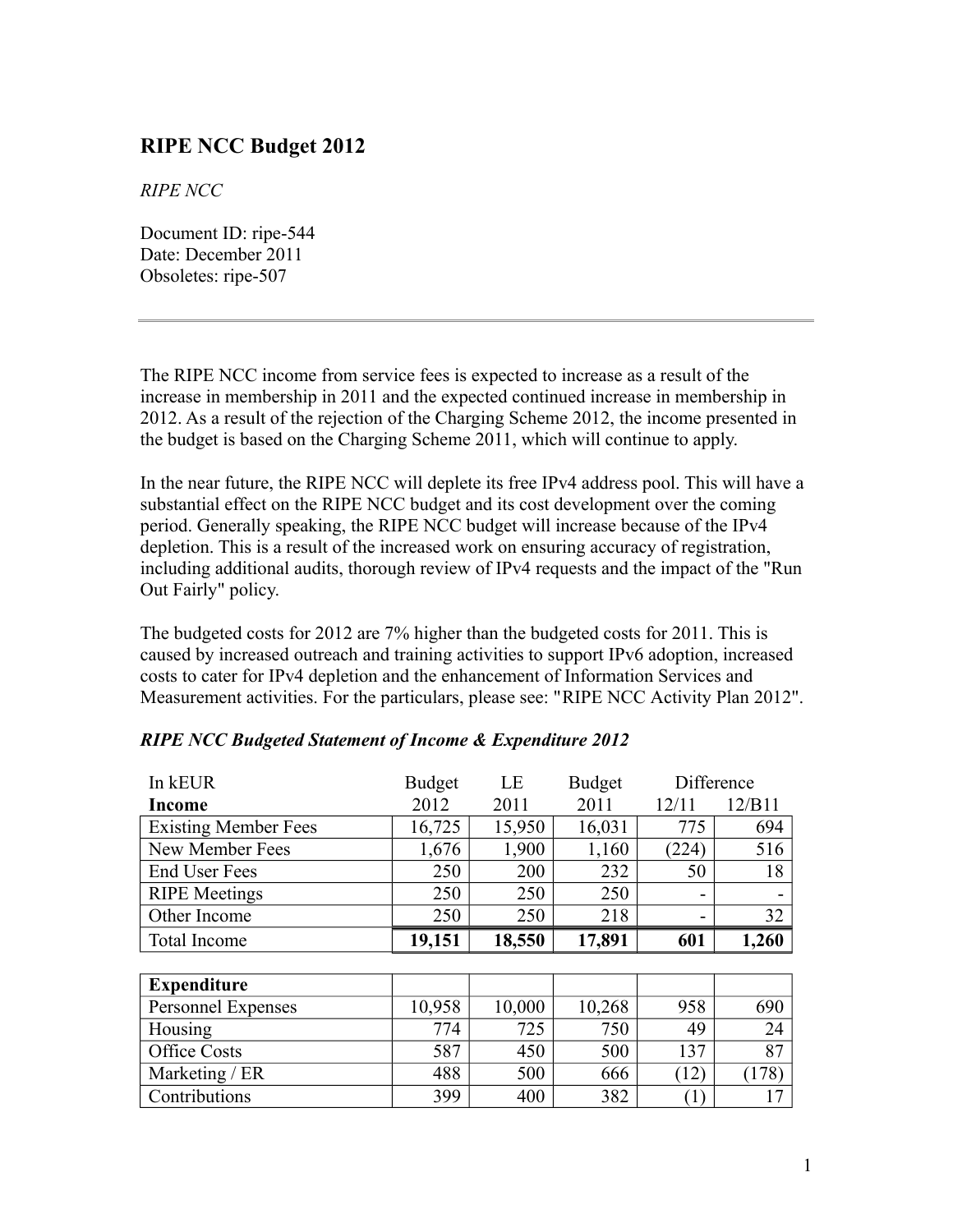| 886    | 800    | 857    | 86             | 29                 |
|--------|--------|--------|----------------|--------------------|
| 885    | 850    | 820    | 35             | 65                 |
| 982    | 655    | 690    | 327            | 292                |
| 748    | 800    | 857    | (52)           | (109)              |
| 363    | 290    | 383    | 73             | $\left( 20\right)$ |
| 322    | 402    | 263    | (80)           | 59                 |
| 118    | 120    | 108    | (2)            | 10                 |
| 17,510 | 15,992 | 16,544 | 1,518          | 966                |
|        |        |        |                |                    |
| 250    | 150    | 250    | 100            |                    |
| 1,823  | 1,750  | 1,481  | 73             | 342                |
|        |        |        |                | 342                |
|        |        |        |                |                    |
|        |        |        |                |                    |
| 19,583 | 17,892 | 18,275 | 1,691          | 1,308              |
|        |        |        |                |                    |
| 400    | 365    | 300    | 35             | 100                |
|        |        |        |                |                    |
| (32)   | 1,023  | (84)   | (1,055)        | 52                 |
|        |        |        |                |                    |
| 2,278  | 1,525  | 2,540  | 753            | (262)              |
|        |        |        |                |                    |
| 129    | 127    | 130.5  | $\overline{2}$ | (1.5)              |
|        | 2,073  | 1,900  | 1,731          | 173                |

## **Expenses per Activity**

Below is an overview of the full-time equivalents (FTEs), operational expenses and capital expenses per activity. FTEs are rounded to absolute numbers. All amounts are in kEUR. The overview is presented on two levels.

| <b>Level 1</b>                | Level 2                      | <b>FTEs</b>  | <b>OPEX</b> | <b>CAPEX</b> |
|-------------------------------|------------------------------|--------------|-------------|--------------|
| <b>The Registry</b>           |                              | 44           | 4,347       | 881          |
|                               | <b>Registry</b>              | 27           | 2,971       | 105          |
|                               | <b>Customer Service</b>      | 6            | 623         | 144          |
|                               | <b>RPKI</b>                  | 3            | 139         | 402          |
|                               | <b>RIPE Database</b>         | 8            | 614         | 230          |
|                               |                              |              |             |              |
| <b>The Membership</b>         |                              | 16           | 2,420       | 116          |
|                               | <b>Training</b>              | 8            | 966         | 101          |
|                               | <b>Regional Support</b>      | $\mathbf{2}$ | 540         |              |
|                               | <b>Membership Activities</b> | 6            | 814         | 15           |
|                               |                              |              |             |              |
| <b>Technical Coordination</b> |                              | 3            | 469         | 28           |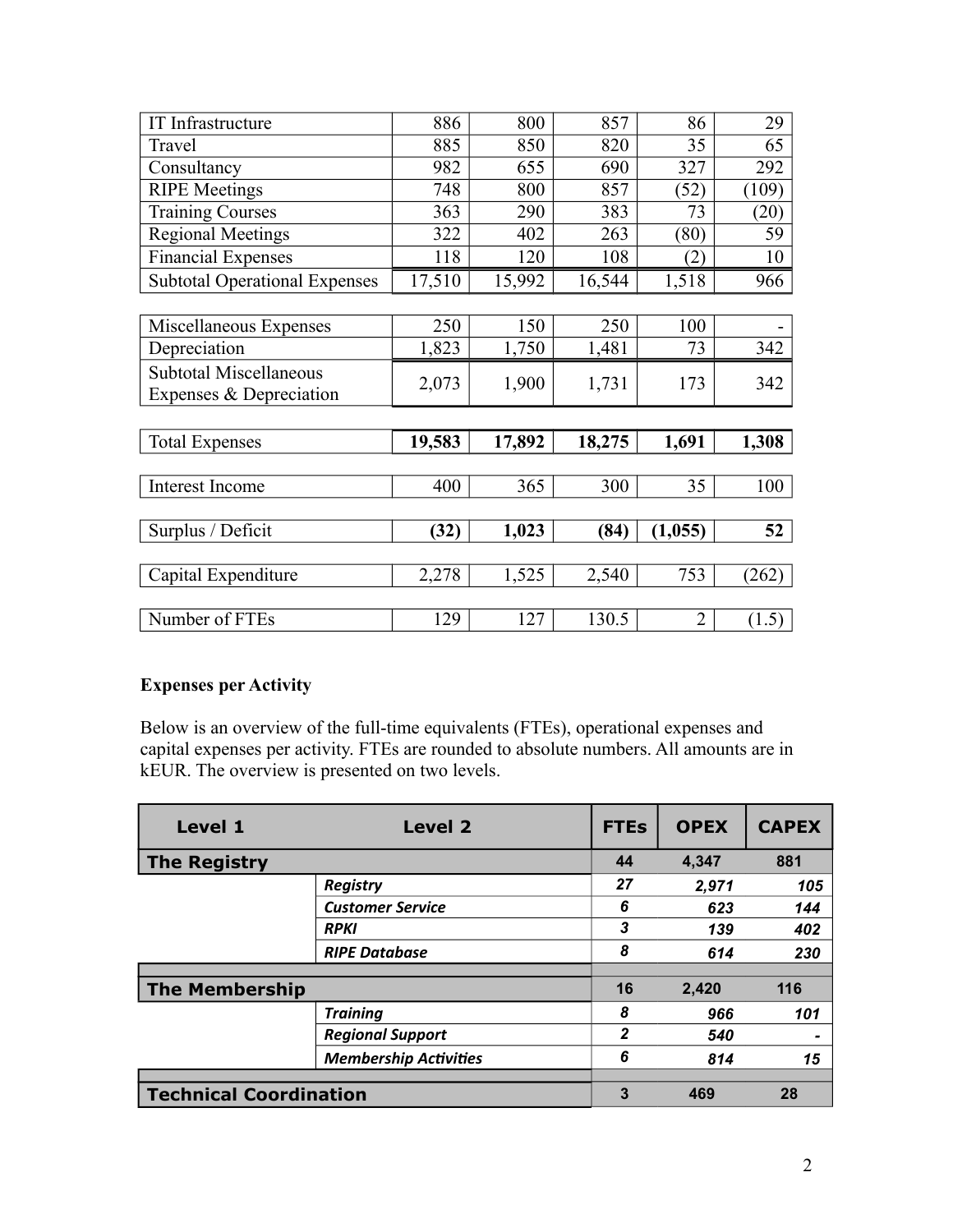|                                        | <b>K-Root Operations</b>                    | 1              | 135    | 28    |
|----------------------------------------|---------------------------------------------|----------------|--------|-------|
|                                        | <b>DNS Services</b>                         | 1              | 105    |       |
|                                        | <b>ICANN/IETF/NOGs</b>                      | 1              | 229    |       |
|                                        |                                             |                |        |       |
|                                        | <b>RIPE - Policy and Community Support</b>  | 11             | 1,861  | 18    |
|                                        | <b>RIPE Policy and Community Support</b>    | 6              | 604    |       |
|                                        | <b>RIPE Meetings</b>                        | 5              | 1,257  | 18    |
|                                        |                                             |                |        |       |
| <b>Outreach and External Relations</b> |                                             | 4              | 868    |       |
|                                        | <b>Government, LEA Liaison</b>              | 1              | 358    |       |
|                                        | <b>Outreach &amp; PR</b>                    | $\overline{2}$ | 427    |       |
|                                        | <b>IPv6 Support</b>                         | 1              | 83     |       |
|                                        |                                             |                |        |       |
|                                        | <b>Information and Measurement Services</b> | 19             | 2,295  | 376   |
|                                        | <b>Information Services</b>                 | 10             | 1,472  | 210   |
|                                        | <b>Measurement Services</b>                 | 9              | 823    | 166   |
|                                        |                                             |                |        |       |
| <b>Admin and Support</b>               |                                             | 32             | 5,350  | 859   |
|                                        | <b>Housing and IT</b>                       | 14             | 2,722  | 798   |
|                                        | <b>HR &amp; Management</b>                  | 7              | 1,276  | 21    |
|                                        | <b>Finance &amp; Admin</b>                  | 9              | 955    | 40    |
|                                        | <b>Legal &amp; Information Security</b>     | $\mathbf{2}$   | 397    |       |
|                                        |                                             |                |        |       |
| <b>Total</b>                           |                                             | 129            | 17,510 | 2,278 |

## **Development of the RIPE NCC Reserves**

The table below summarises the RIPE NCC's capital development. The capital consists of the RIPE NCC reserves, including the surplus/deficit for the year at issue.

| Year           | Surplus/ | Capital at 31 | <b>Total Expenses</b> | % Capital of |
|----------------|----------|---------------|-----------------------|--------------|
|                | Deficit  | December      | Per Year              | Expenses     |
| 2007           | 1,070    | 13,764*       | 11,674                | 118%         |
| 2008           | 2,623    | 16,387        | $11,765**$            | 139%         |
| 2009           | 821      | 17,409        | 14,683                | 119%         |
| 2010           | 714      | 18,123        | 16,561                | 109%         |
| Estimated 2011 | 1,023    | 19,146        | 17,892                | 107%         |
| Budget 2012    | (32)     | 19,114        | 19,583                | 99%          |

*Note: \*The capital in 2007 includes the member rebate of EUR 2.5 million. \*\*The expenses 2008 include a payback from the Personnel Fund of EUR 1.5 million*